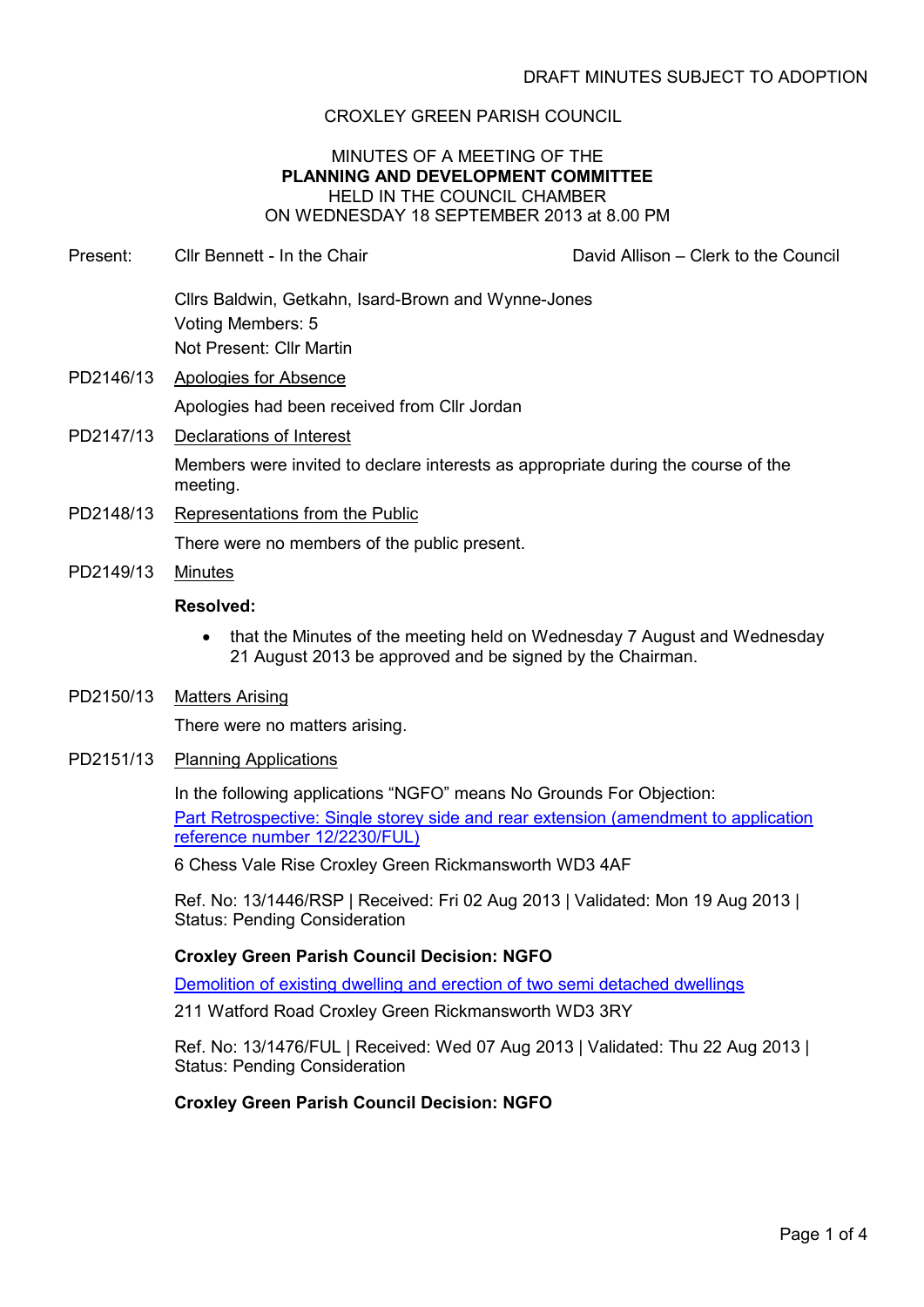Change of use from Class A1 (retail) to Class D2 for use as a pilates, yoga and meditation studio

143 New Road Croxley Green Rickmansworth Hertfordshire WD3 3EN

Ref. No: 13/1565/FUL | Received: Wed 21 Aug 2013 | Validated: Wed 04 Sep 2013 | Status: Pending Consideration

## **Croxley Green Parish Council Decision: NGFO. However, concern is expressed regarding car parking as this is likely to place additional strain on the Community Way public car parking facilities.**

Single storey rear extension

30 Byewaters Croxley Green Watford Hertfordshire WD18 8WJ

Ref. No: 13/1574/FUL | Received: Thu 22 Aug 2013 | Validated: Wed 28 Aug 2013 | Status: Pending Consideration

## **Croxley Green Parish Council Decision: NGFO**

Part Retrospective: Single storey side and rear extension. Amendment to 13/0193/FUL to include alterations to fenestration

25 Bateman Road Croxley Green Rickmansworth Hertfordshire WD3 3BL

Ref. No: 13/1602/RSP | Received: Tue 27 Aug 2013 | Validated: Mon 02 Sep 2013 | Status: Pending Consideration

## **Croxley Green Parish Council Decision: NGFO**

#### Single storey rear extension

66 New Road Croxley Green Rickmansworth Hertfordshire WD3 3EP

Ref. No: 13/1615/FUL | Received: Thu 29 Aug 2013 | Validated: Mon 09 Sep 2013 | Status: Pending Consideration

#### **Croxley Green Parish Council Decision: NGFO**

Proposed part single storey front, two storey side and part first floor rear extension & new front porch

5 Winton Crescent Croxley Green Rickmansworth WD3 3QX

Ref. No: 13/1653/FUL | Received: Fri 06 Sep 2013 | Validated: Fri 13 Sep 2013 | Status: Pending Consideration

#### **Croxley Green Parish Council Decision: No plans were available to review.**

Single storey front extension, single and two storey side extension, single storey rear extension and loft conversion incorporating rear dormer window with Juliet balcony and front rooflights

46 Kenilworth Drive Croxley Green Rickmansworth WD3 3NW

Ref. No: 13/1668/FUL | Received: Mon 09 Sep 2013 | Validated: Wed 11 Sep 2013 | Status: Pending Consideration

**Croxley Green Parish Council Decision: No plans were available to review.**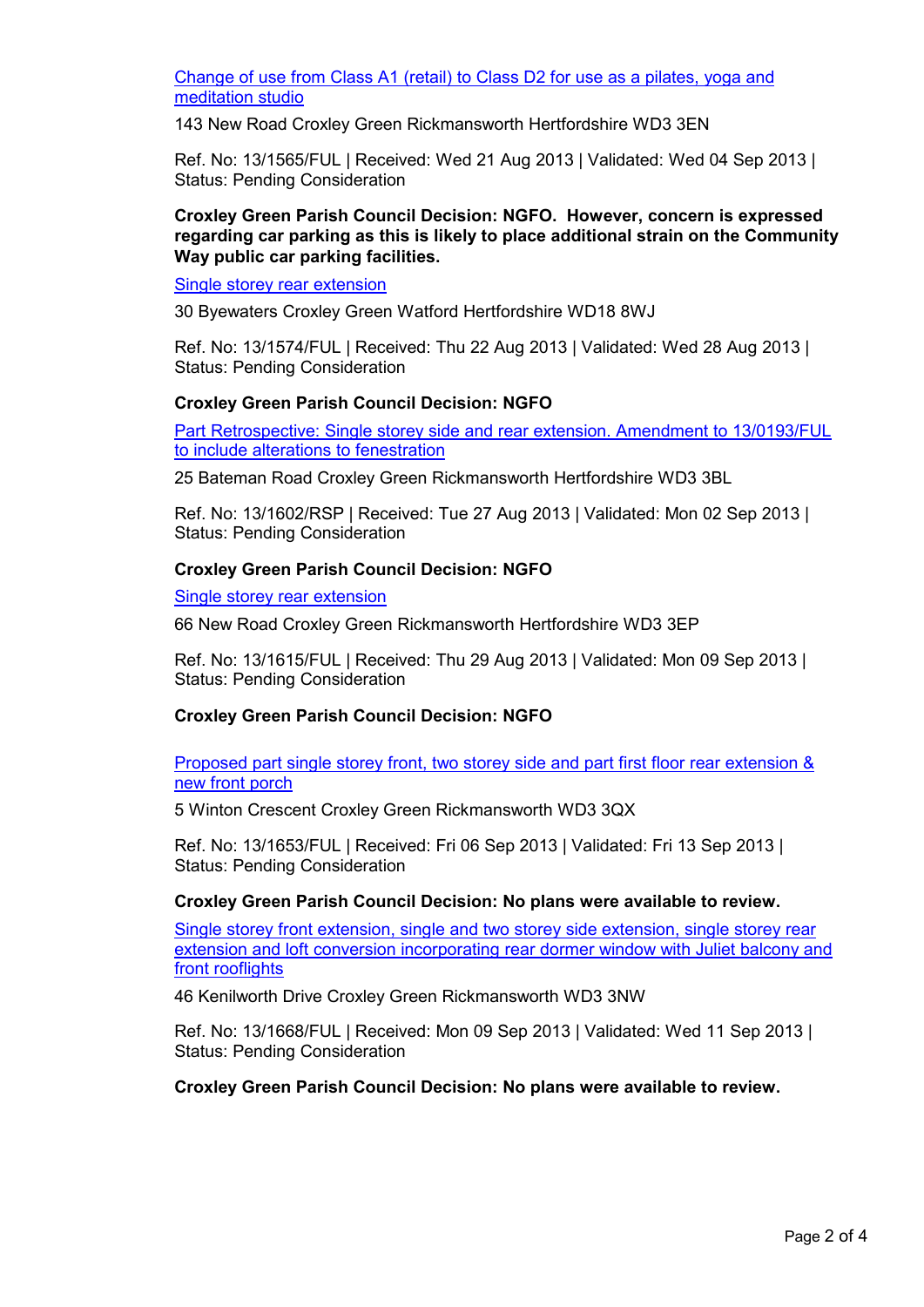# PD2152/13 Recent Decisions by Three Rivers District Council

## **APPROVED**

| <b>Application No:</b> | 13/1034/FUL                                                                                                                                                                                                            |
|------------------------|------------------------------------------------------------------------------------------------------------------------------------------------------------------------------------------------------------------------|
| <b>Address:</b>        | 54 Winton Drive Croxley Green Rickmansworth                                                                                                                                                                            |
| <b>Application:</b>    | Single storey rear extension                                                                                                                                                                                           |
| <b>CGPC Decision:</b>  | <b>NGFO</b>                                                                                                                                                                                                            |
| <b>TRDC Decision:</b>  | Approved                                                                                                                                                                                                               |
| <b>Application No:</b> | 13/1258/FUL                                                                                                                                                                                                            |
| <b>Address:</b>        | Rickmansworth School Scots Hill Croxley Green                                                                                                                                                                          |
| <b>Application:</b>    | Alterations and extension to existing swimming pool building (to<br>bring it back into use) comprising new roof covering; partial<br>window/wall replacement and extension to provide equipment and<br>chemical stores |
| <b>CGPC Decision:</b>  | <b>NGFO</b>                                                                                                                                                                                                            |
| <b>TRDC Decision:</b>  | Approved                                                                                                                                                                                                               |
| <b>Application No:</b> | 13/1270/FUL                                                                                                                                                                                                            |
| <b>Address:</b>        | 24 Rochester Way Croxley Green Rickmansworth                                                                                                                                                                           |
| <b>Application:</b>    | Demolition of existing conservatory. First floor extension to existing<br>bungalow to create 2 storey dwelling.                                                                                                        |
| <b>CGPC Decision:</b>  | <b>NGFO</b>                                                                                                                                                                                                            |
| <b>TRDC Decision:</b>  | Approved                                                                                                                                                                                                               |
| <b>Application No:</b> | 13/1292/FUL                                                                                                                                                                                                            |
| <b>Address:</b>        | 36 Dulwich Way Croxley Green Rickmansworth                                                                                                                                                                             |
| <b>Application:</b>    | Construction of outbuilding (log cabin style) in rear garden                                                                                                                                                           |
| <b>CGPC Decision:</b>  | <b>NGFO</b>                                                                                                                                                                                                            |
| <b>TRDC Decision:</b>  | Approved                                                                                                                                                                                                               |
| <b>Application No:</b> | 13/1309/RSP                                                                                                                                                                                                            |
| <b>Address:</b>        | Edinburgh 1 Dukes Place 19 Watford Road                                                                                                                                                                                |
| <b>Application:</b>    | Part Retrospective: Installation of obscure glazing to 2 existing<br>vertically hinged, restricted opening flank windows                                                                                               |
| <b>CGPC Decision:</b>  | <b>NGFO</b>                                                                                                                                                                                                            |
| <b>TRDC Decision:</b>  | Approved                                                                                                                                                                                                               |
| <b>Application No:</b> | 13/1310/RSP                                                                                                                                                                                                            |
| <b>Address:</b>        | 307 Baldwins Lane Croxley Green Rickmansworth                                                                                                                                                                          |
| <b>Application:</b>    | Retrospective: Retention of new shop front and shutter                                                                                                                                                                 |
| <b>CGPC Decision:</b>  | <b>NGFO</b>                                                                                                                                                                                                            |
| <b>TRDC Decision:</b>  | Approved                                                                                                                                                                                                               |